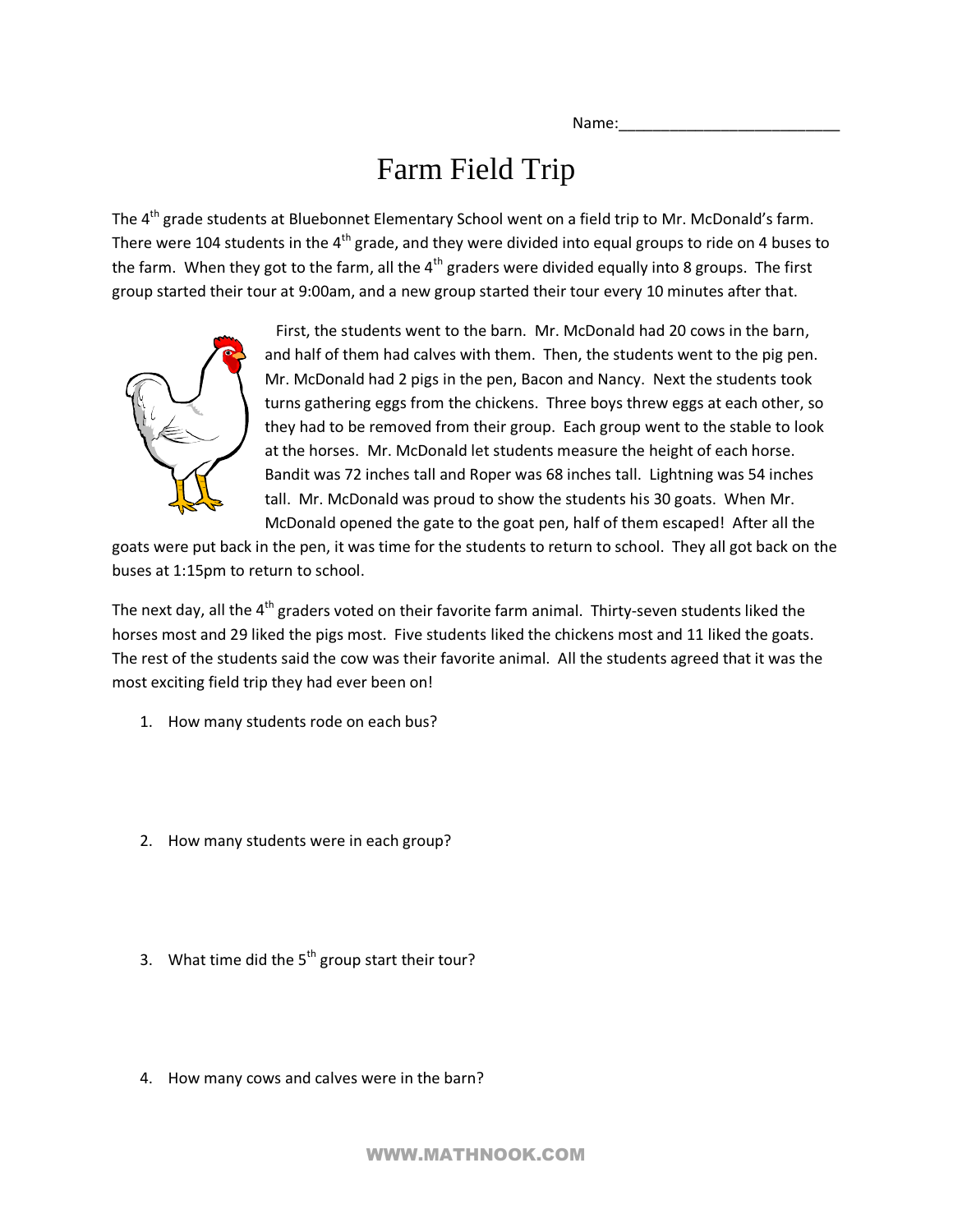- 5. How many legs were in the pig pen?
- 6. How many students were left in the group after the three boys were removed?
- 7. How many feet tall was Bandit?
- 8. How much taller was Bandit than Lightning?
- 9. How many goats were still in the pen after the others escaped?
- 10. How long were the  $4^{th}$  graders at the farm?
- 11. How many students said the cow was their favorite animal?
- 12. How many students liked the horses, pigs, and chickens the most?